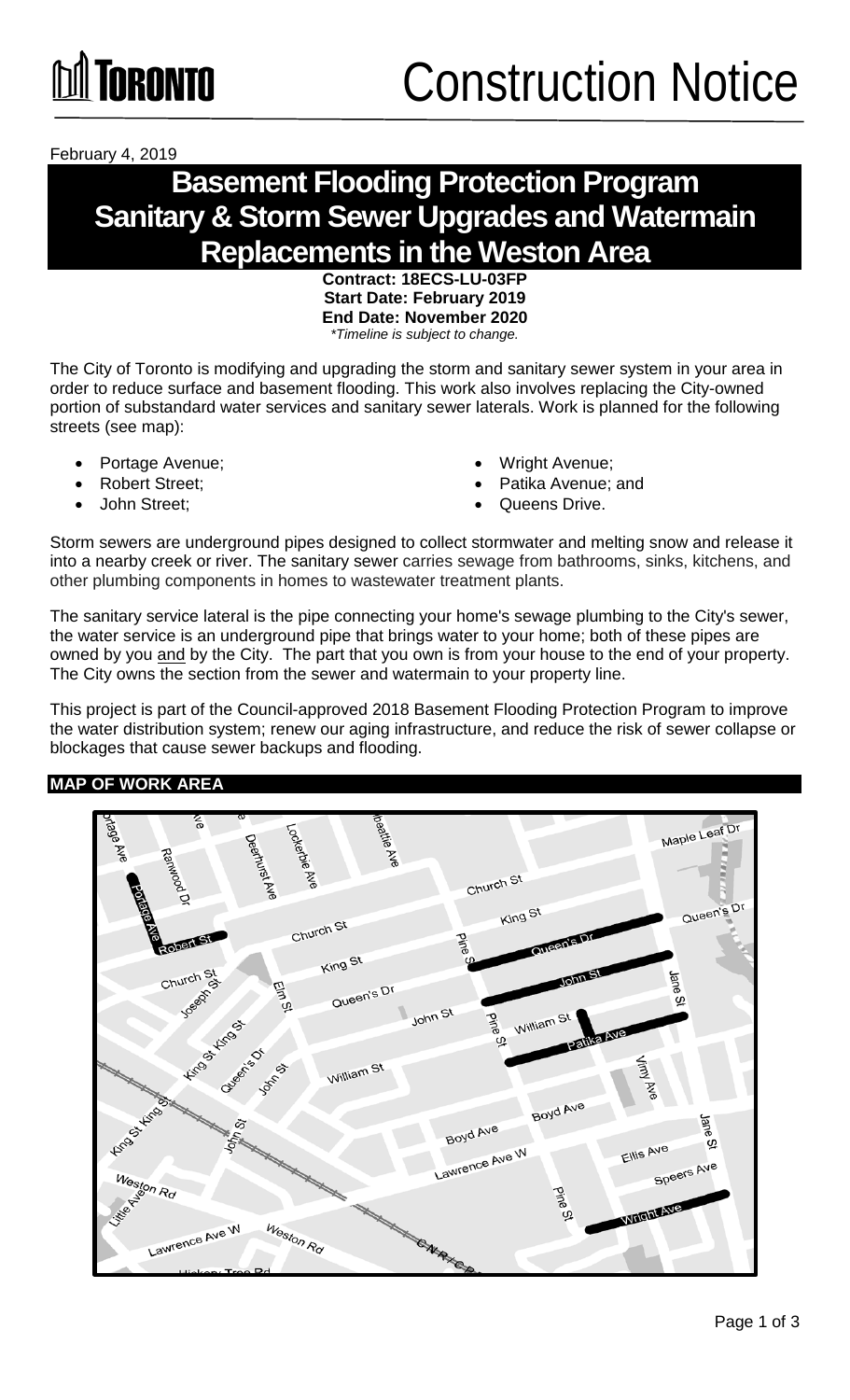## Construction Notice

#### **IMPORTANT INFORMATION ABOUT LEAD WATER SERVICES**

If you live on the streets highlighted on the map in a house that was built before the mid-1950s, your water service may be made of lead. Please read the attached fact sheet with important information about the risks of lead water services, especially if someone in your house is pregnant, there are children under six years old, or there is an infant drinking formula made using tap water.

#### **WORK DETAILS**

The City's contractor will:

- Excavate the road and dig a trench to access and install the new sewer;
- Replace any City-owned water service pipes that do not meet City standards from the sewer and water main to the private property line;
- Restore all work areas with asphalt, concrete or grass when the underground works are complete.

#### **WHAT TO EXPECT DURING CONSTRUCTION**

- You may experience dust, noise and other inconveniences. The City will make efforts to reduce the impacts. We appreciate your patience.
- Property owners should remove items located within City property limits (boulevard), such as landscaping and/or decorative objects. If you have a sprinkler system within the boulevard, please contact the Field Ambassador at 416-338-5497 or at **bfpp@toronto.ca**
- The City will not be responsible for damage to any privately owned items on City property.

| Work Hours: Work will take place from 7 a.m. to 7 p.m., Monday to Friday, with work<br>after hours and on weekends as required.                                                                                                                                                                                                                                                                                                                                                                                                                                                                                                                                                        |
|----------------------------------------------------------------------------------------------------------------------------------------------------------------------------------------------------------------------------------------------------------------------------------------------------------------------------------------------------------------------------------------------------------------------------------------------------------------------------------------------------------------------------------------------------------------------------------------------------------------------------------------------------------------------------------------|
| <b>Pre-Construction Inspection: WHS (Wristen's Home Specialties Inc.) under contract</b><br>to the City of Toronto, will survey all properties within 30 metres of the construction<br>area before construction starts. Participation in the survey is voluntary; however,<br>participating is important in determining if the construction caused damage. The<br>inspection will look at both the interior and exterior of all properties to verify existing<br>conditions. The company will deliver a separate notice requesting time to set up<br>appointments. All inspection staff will be wearing photo identification and carrying<br>photographic equipment during their work. |
| Water Service Disruptions: From time-to-time, the water supply to your property will<br>be shut-off to complete construction; the contractor will provide at least 24-hour<br>advance notice. Throughout the work, it is recommended that you temporarily<br>disconnect any water treatment systems (i.e. softeners or filters), water-cooled air<br>conditioners or similar plumbing fixtures. Automatic lawn sprinkler systems may also<br>be affected, therefore, you may need to water manually. In the event you did not<br>received advanced notice, an emergency water shut off could have been necessary.                                                                      |
| Substandard Water Service Replacement: Please take the time to read the attached<br>fact sheet carefully as it contains important information on lead in drinking water and<br>how to prepare for replacement. If you want to replace your part of the water service<br>pipe, contact the City's contractor for one of your quotes.                                                                                                                                                                                                                                                                                                                                                    |
| <b>Water Service Replacement Contractor:</b><br>Company/Contractor: Drainstar Contracting Ltd.<br><b>Contact Person: Matt Montanaro</b><br>Phone: 416-717-2556<br>Contract No.: 18ECS-LU-03FP                                                                                                                                                                                                                                                                                                                                                                                                                                                                                          |
| <b>PLEASE NOTE:</b> (any contract entered into to replace water services is between the<br>home owner and the contractor.)                                                                                                                                                                                                                                                                                                                                                                                                                                                                                                                                                             |
| Sewer Service Disruptions: If the sanitary sewer service from your property requires<br>a disruption to complete repairs the contractor will provide at least 24-hour advance<br>notice. During sanitary sewer service disruptions, you will be advised to limit your<br>water use.                                                                                                                                                                                                                                                                                                                                                                                                    |